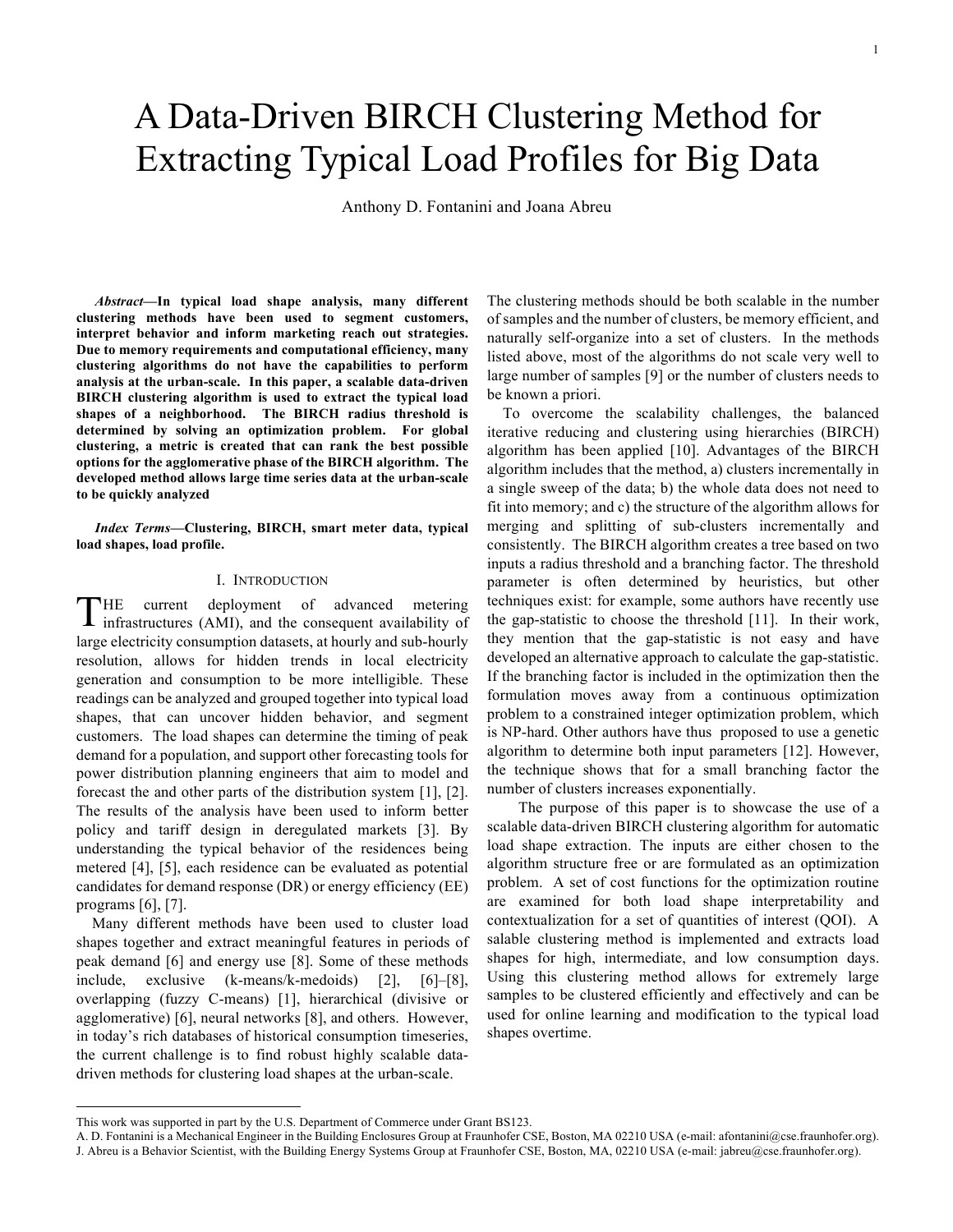# II. METHODOLOGY

# *A. Smart Meter Data*

The electrical consumption time series data was collected smart meters in Los Alamos, NM. The period of the study is between August  $1<sup>st</sup>$ , 2013 and January  $20<sup>th</sup>$ , 2016. During this period, there are 902 total days. There is a total of 1641 unique smart meters. Therefore, there are approximately 1.48 million daily consumption realizations to be clustered. The resolution of the consumption data used in this study is sampled hourly.

# *B. Mathematical Preliminaries*

The electrical consumption of a smart meter,  $p$ , can be described by a discrete time series,  $s_p(t)$ :  $t = 1$ :  $n_p$ , with  $n_p$ uniformly sampled realizations. In vector form the time series becomes Eq. 1.

$$
S_p = [s_p(1), s_p(2), \dots, s_p(n_p)]
$$
 (1)

This time series can be collected into a matrix,  $l_p \in \mathbb{R}^{N_p \times 24}$ where  $N_p = n_p/24$ , of daily load shapes where the entries of the matrix are calculated in, Eq. 2.

$$
l_p(i,j) = s(24[i-1] + j), i = 1:N_p, j = 1:24
$$
 (2)

The total number of load shapes is then  $N_{tot} = \sum_{i=1}^{p} N_i$ . Then the load shapes for all the smart meters can be collected into a complete load shape matrix  $L \in \mathbb{R}^{N_{tot} \times 24}$ , Eq. 3. Where the rows indicate the load shape sample realization and the columns the hourly features of the daily load shape.

$$
\mathbf{L} = \begin{bmatrix} \mathbf{l}_1, \mathbf{l}_2, \dots, \mathbf{l}_p \end{bmatrix}^T
$$
 (3)

## *C. Preprocessing Data*

From the raw data, the data is preprocessed in three steps before the clustering is performed Fig. 1. Following aspects of previous work of S. Xu et al. [7], the authors point out that many analysis of typical load shapes neglect overall consumption of the load shape, peak time and peak overlap. In their analysis, the load shapes were separated into three groups a high consumption days, intermediate (Inter.) consumption days, and low consumption days. In this study, these same groups are created by using the  $25<sup>th</sup>$  percentile (9.53 kWh) and  $75<sup>th</sup>$ percentile (25.18 kWh) daily consumption values. The authors also make a case for smoothing the consumption data to compensate for noise [7]. This study uses SSA [13] to filter the time series and the corresponding load shapes,  $\hat{L} = f(L)$ , Fig. 2. The number of components to reconstruct the time series was determined by the Kaiser rule [4], [5]. After filtering, the load shapes are normalized [6], [7], Eq. 4.

$$
\tilde{L} = \tilde{L}(i,j) = \frac{\hat{L}(i,j)}{\sum_{j=1}^{24} \hat{L}(i,j)}, i = 1: N_{tot}, j = 1:24
$$
 (4)

| Consumption<br>Raw Load<br>based<br><b>Shapes</b><br>grouping | <b>SSA</b><br>Filtering | Normalize<br>Load<br><b>Shapes</b> | Clustering |
|---------------------------------------------------------------|-------------------------|------------------------------------|------------|
|---------------------------------------------------------------|-------------------------|------------------------------------|------------|

Fig. 1: The intermediate steps in the preprocessing procedure from the raw data load shapes to the clustering algorithm.



Fig. 2: An example of the result of the SSA filtering over a two-day period. The "Full" represents all components being reconstructed. The "Filtered" is based on the Kaiser rule to choose the number of reconstructed components.

## *D. Clustering Metrics*

Before clustering the load shapes, a set of metrics are needed to be in place for determining the input parameters of the BIRCH algorithm and evaluating the clustering performance. The goal of the clustering algorithm is to create a set of  $k$ clusters,  $C_q$  with  $q = 1:k$  and where points in the cluster are load shapes from  $\tilde{L}$ . Each cluster has a centroid,  $c_q$ . The standard notion of a cluster is that the within cluster distance be small (dense cluster) while the between cluster dispersion be large (well separated clusters), Eq. 5 and Eq. 6.

$$
W_k = \frac{1}{N_{tot}} \sum_{q=1}^{k} \sum_{l \in C_q} \sqrt{\sum_{i=1}^{24} [l(i) - c_q(i)]^2}
$$
 (5)

$$
B_k = \frac{1}{k} \sum_{q=1}^{k} \sqrt{\sum_{i=1}^{24} [c_q(i) - c(i)]^2}
$$
 (6)

In Eq. 5,  $c$  is the centroid of  $\tilde{L}$ . These two metrics have been used in a few previous studies [3], [14] and are used to determine the input parameters of the BIRCH algorithm in this work. To evaluate the clustering performance this study looked at using the silhouette coefficient, SMI indicator, entropy, the cluster size standard deviation, and the mean estimated threshold from Kwac. et al. [6]. Of these indicators, the measures of entropy, the cluster size standard deviation, and the estimated threshold showed some promise for determining the cluster performance, Eq. 7 – Eq. 9 respectively.

$$
E_k = -\frac{1}{N_{tot}} \sum_{q=1}^{k} p(c_q) \log \left( p(c_q) \right) \tag{7}
$$

$$
\sigma_k = \sqrt{\frac{\sum_{q=1}^k \left[ \text{card}(\mathcal{C}_q) - \frac{1}{k} \sum_{i=1}^k \text{card}(\mathcal{C}_i) \right]}{n-1}} \tag{8}
$$

$$
\hat{\theta}_k = \frac{1}{N_{tot}} \sum_{q=1}^k \frac{\sum_{l \in C_q} \sum_{i=1}^{24} \left( l(i) - c_q(i) \right)^2}{\sum_{i=1}^{24} c_q(i)^2}
$$
(9)

The card $(·)$  operator is the cardinality of the cluster set.

# *E. BIRCH Clustering Algorithm*

The BIRCH algorithm has been developed specifically for large datasets, especially when the entire data cannot be loaded into memory. The BIRH algorithm has four phases.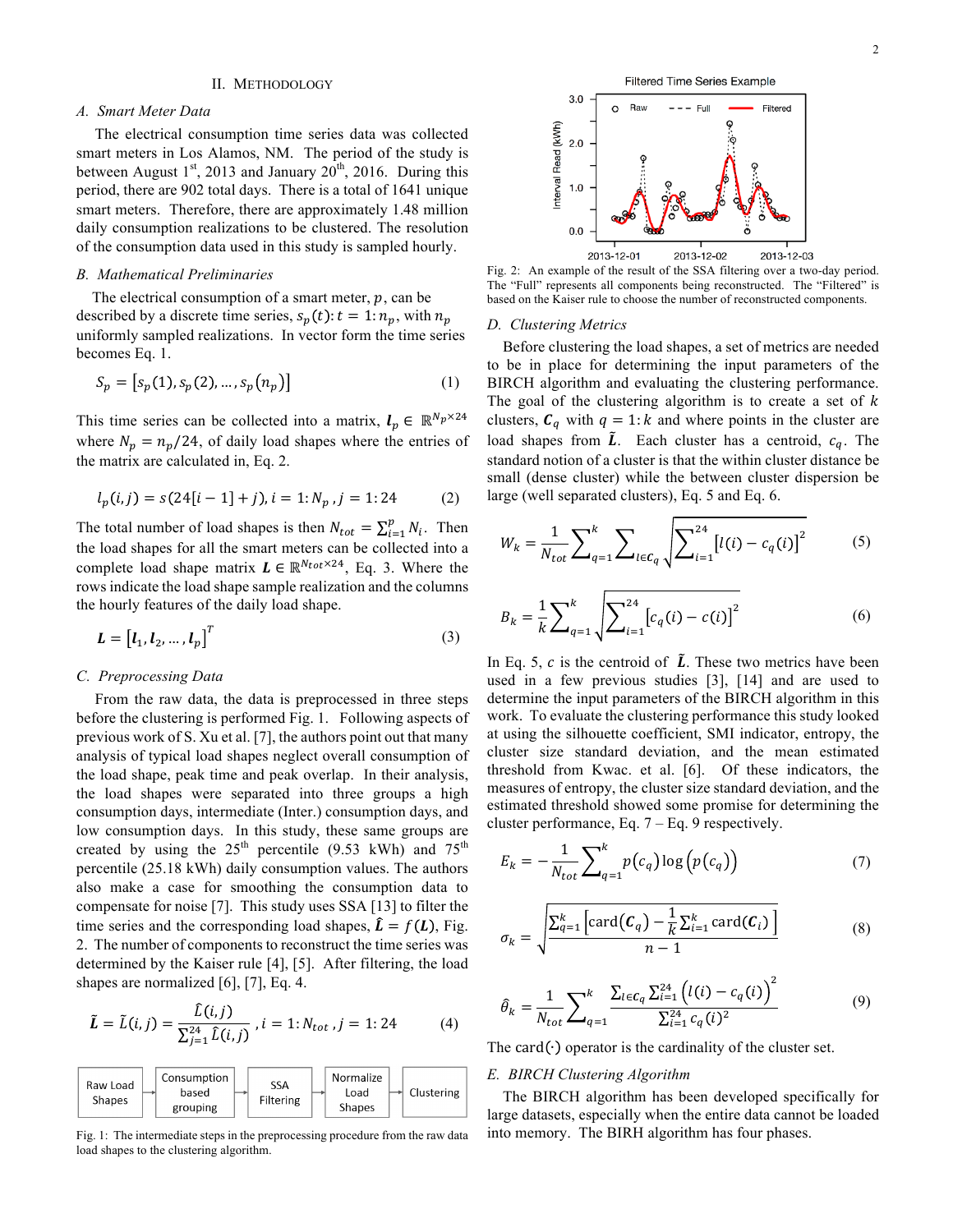- 1. Load data into memory by building a CF tree
- 2. Condense the data (optional)
- 3. Global clustering
- 4. Cluster refining (optional)

Given a set of k clusters of load shapes from  $\tilde{L}$ , the BIRCH algorithm creates a set of  $k$  clustering features  $(CF)$ s and a dendrogram called a  $CF$ -tree, Fig. 3. The  $CF$  for cluster  $i$  is defined as  $CF_i = \{m_i, LS_i, SS_i\}$ , where  $m_i$  is the number of load shapes in the cluster,  $LS_i$  is the linear sum of the load shapes in the cluster, and  $SS_i$  is the squared sum of the load shapes in the cluster. For the  $CF$ -tree, there are two parameters: 1) a branching factor  $B$  and 2) a radius threshold  $T$ .

The tree is created serially by following the closest  $CF$  down to the leaf nodes. Every sample in the leaf nodes must satisfy , otherwise create a new leaf node. A maximum size of the leaf node can be included, but is not necessary since the radius is bounded by  $T$ . If the sample can be inserted with the threshold and size requirements then update the  $CF$ . If the sample cannot be inserted due to the size requirement, split the leaf node and reassign the samples<sup>1</sup>. Then update all the CFs for the leaf nodes and non-leaf nodes traversed to the root.



Fig. 3: Graphical depiction of the BIRCH CF tree, with each CF representing a subcluster or a cluster of subclusters. If the number of non-leaf nodes are larger than the branching factor, another layer of non-leaf nodes will be in the CF-tree.

## *F. Optimization of the BIRCH input parameters*

In the creating of the BIRCH CF-tree (Phase 1), two main inputs drives the tree structure 1) the branching factor and 2) the threshold. The smaller the branching factor, the larger the number of clusters. Since interpretability is normally a requirement, the value of B should be sufficiently large. In this work, a minimum of 2 clusters are required, so the value of the branching factor is  $B = N_{tot}/2$ . In this work, the problem of determining the threshold is posed as a simple optimization problem, Eq. 10.

$$
\min_{T>0} g\big(W_k(T), B_k(T)\big):\tag{10}
$$

The cost function,  $g(\cdot)$ , takes in the threshold input parameter and the resulting within and between distances from the BIRCH algorithm. The form of this cost function problem has some flexibility, and therefore a couple choices are tested. These functions are based on a linear combination (LC), Eq. 11, the Euclidean distance (EU), Eq. 12, the squared Euclidean distance (SQEU), Eq. 13, the Bray-Curtis dissimilarity (BC),

Eq. 14, and the inverse of the cluster dispersion index (I-CDI), Eq. 15.

$$
g(W_k, B_k) = [W_k + (1 - B_k)]/2 \tag{11}
$$

$$
g(W_k, B_k) = \sqrt{W_k^2 + (1 - B_k)^2}
$$
 (12)

$$
g(W_k, B_k) = W_k^2 + (1 - B_k)^2
$$
\n(13)

$$
g(W_{-k}, B_{-k}) = |W_k - B_k| / (W_k + B_k)
$$
 (14)

$$
g(W_k, B_k) = |B_k/W_k - 1|
$$
\n(15)

The optimization problem is solved using Brent's method to a tolerance of 1e-5.

# *G. BIRCH: Global Clustering Phase*

In this study, only phase 1 and phase 3 are used in the BIRCH algorithm. On a single pass, the BIRCH algorithm has been known to produce more clusters than necessary partially due to the algorithms sensitivity to input order. For this reason, a global agglomerative clustering of the BIRCH CF-tree is often performed. During the agglomerative processes if a small cluster is combined with either a large of or small cluster the evaluation measures  $(E_k, \sigma_k, \hat{\theta}_k)$  will only change a small amount. However, if two large clusters are combined a large increase can be expected in  $\sigma_k$  and  $\hat{\theta}_k$  and a large decrease can be expected in  $E_k$ . To determine when these large changes occur a combined metric equation has been developed to determine the number of clusters, Eq. 16.

$$
h_i(E_i, \sigma_i, \hat{\theta}_i) = \frac{|E_{i+1} - E_i|}{2 \max(E)} + \frac{|\sigma_i - \sigma_{i+1}|}{4 \max(\sigma)}
$$
  
+ 
$$
\frac{|\hat{\theta}_i - \hat{\theta}_{i+1}|}{4 \max(\hat{\theta})}, \quad i = 1: k
$$
 (16)

The maximum of E is when  $i = k$ . The maximum of both  $\sigma$ and  $\hat{\theta}$  is when  $i = 2$ . The weighting is mainly due to entropy expecting to decrease while  $\sigma$  and  $\hat{\theta}$  are expected to increase and the weights bounds  $h_i(\cdot)$  from [0-1].

#### III. RESULTS

## *A. Choosing a cost function*

For each consumption group and for each cost function, the BIRCH threshold parameter was optimized. For each scenario, the resulting number of clusters, standard deviation of the cluster size, the normalized entropy, and estimated threshold were calculated, Table 1. It is clear for the high and low consumption groups that the BC and I-CDI cost function result in the smallest number of clusters. If interpretability of the load shapes is a goal of the analysis, BC and I-CDI are the better metrics. However, the normalized entropy score or the amount of information contained in the load shapes is much lower for the BC and I-CDI metrics. If a finer resolution of load shapes is needed for providing context behind the load shapes, then the LC, EU, and SQEU would be better choices. The number of clusters for these metrics could be reduced further using the

<sup>&</sup>lt;sup>1</sup> This may result in further splitting at the parent level based on the number of entries in the non-leaf nodes.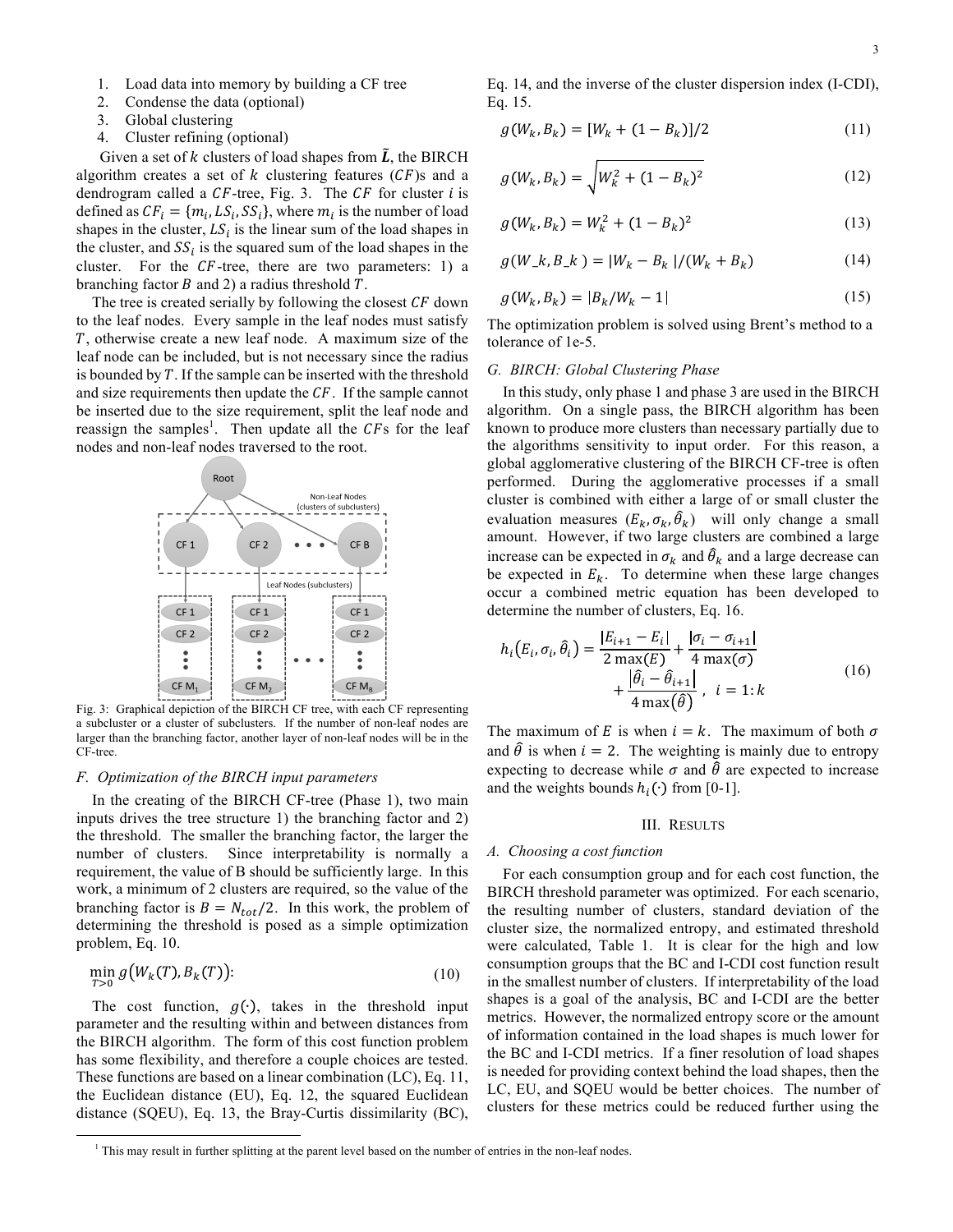global clustering phase of the algorithm. A possible explanation for the small number of clusters produced by the BC and I-CDI cost functions is that for densely populated datasets  $W_k$  is bounded by  $B_k$ . Therefore, by minimizing Eq. 14 and Eq. 15 would support large equally spaced clusters.

As for the low consumption group, the cost functions perform in a similar manner based on the evaluation metrics chosen in this analysis. This may be due to very small consumption days having very irregular normalized load shapes. Global clustering could be used to further reduce the number of clusters. Based on the results of Table 1, the BC cost function is used in the rest of the paper. The BC cost function showed to have the smallest number of clusters for the high and low consumption groups. With the small number of clusters, this cost function (at least for this dataset) allows for the cluster load shapes to be easily interpreted.

TABLE I Performance of the cost functions for the different consumption groups.

| consumption groups. |             |      |                  |       |                       |       |  |
|---------------------|-------------|------|------------------|-------|-----------------------|-------|--|
| Group               | Metric      | k    | $\sigma_{\rm k}$ | $E_k$ | $\ddot{\theta}_{\nu}$ | T     |  |
| High                | LC          | 3271 | 799              | 0.430 | 0.0071                | 0.032 |  |
| High                | EU          | 1963 | 1118             | 0.400 | 0.0085                | 0.037 |  |
| High                | <b>SQEU</b> | 2004 | 1093             | 0.403 | 0.0084                | 0.036 |  |
| High                | ВC          | 9    | 57870            | 0.110 | 0.0446                | 0.087 |  |
| High                | I-CDI       | 9    | 45310            | 0.137 | 0.0379                | 0.079 |  |
| Inter.              | LC          | 5156 | 1058             | 0.444 | 0.0082                | 0.034 |  |
| Inter.              | EU          | 2860 | 1655             | 0.410 | 0.0097                | 0.039 |  |
| Inter.              | <b>SOEU</b> | 3463 | 1343             | 0.421 | 0.0093                | 0.037 |  |
| Inter.              | ВC          | 4    | 90100            | 0.092 | 0.0624                | 0.087 |  |
| Inter               | I-CDI       | 4    | 90100            | 0.092 | 0.0624                | 0.087 |  |
| Low                 | LC          | 660  | 5947             | 0.257 | 0.0182                | 0.066 |  |
| Low                 | EU          | 605  | 6115             | 0.258 | 0.0186                | 0.067 |  |
| Low                 | <b>SOEU</b> | 543  | 6518             | 0.251 | 0.0194                | 0.068 |  |
| Low                 | ВC          | 519  | 6402             | 0.255 | 0.0188                | 0.068 |  |
| Low                 | I-CDI       | 496  | 6670             | 0.252 | 0.0196                | 0.070 |  |

# *B. Global Clustering for large number of clusters*

Global clustering is used to reduce the number of clusters, by agglomerating the smaller clusters into larger clusters. The metric  $h$ , Eq. 16, is used to determine the optimal number of clusters for the low consumption group. Each term of the combined metric can be seen in Fig. 4. When two large clusters are combined, these metrics see large increase or decrease. This results in very large spikes in the combined metric, Fig. 5. The largest peaks in order occur at 8, 3, 319, 68, and 10. Since 8 has the largest peak, 8 clusters will be used for the rest of the paper for the low consumption group. For visual display only two smallest clusters considered only have a single day in the cluster and are not shown or discussed.



Fig. 4: The individual metrics from Eq.  $7 - Eq. 9$  during the agglomerative step of the BIRCH algorithm for the low consumption group.



Fig. 5: The combined metric from Eq. 16 showing which possible number of clusters are good candidates (large peaks) during the agglomerative step of the BUIRCH algorithm for the low consumption group.

## *C. The typical load shapes from the clustering*

From the previous section 9 clusters emerged from the high consumption group, 4 clusters from the intermediate group, and 6 clusters in the low consumption group. Each of these typical load shapes, average daily consumption, and the number of days as a percentage for their respective group are shown in Fig. 6. From inner quartile range and the inner 90% range, the high consumption group has the smallest range, followed by the intermediate consumption group and then the low consumption group. Each group has a baseline (flat) curve as its largest cluster (cluster 0, 9, and 13). For the high, intermediate, and low consumption groups the cluster with the largest average consumption (cluster 7, 11, and 13, respectively) seems to be representative of large night, afternoon, and baseline consumption, respectively. The low consumption group load shapes seem to be mostly large peaks during the early morning and late evening, while the high and intermediate groups have a mix of single and double peak load shapes.

## *D. Scalability of the implemented algorithm*

To ensure that the algorithm can perform well for large data sets, the rate at which the algorithm scales with the number of samples is important. The BIRCH algorithm scales  $O(N_{tot})$ , Fig. 7a. For the smaller thresholds, the computational time BIRCH algorithm starts to increase for large number of samples. This is mainly due to the number of clusters increasing, Fig. 7b, and the larger CF-tree needs to be traversed. If the number of load shapes is sufficiently compressed into relatively small number of clusters the algorithm scales very well.

## IV. CONCLUSIONS

BIRCH clustering algorithm can quickly and efficiently extract load shapes from large databases that cannot fit into memory A set of cost functions based on cluster compactness and separation were used to cluster high, intermediate, and low consumption load shapes. The cost functions were evaluated for their suitability to producing larger and smaller clusters for contextualization and interpretability. A combined metric based on the estimated threshold, entropy, and average cluster size standard was used to determine appropriate number of clusters during the global clustering phase of the BIRCH algorithm. The implementation was shown to scale with  $O(N_{tot})$  samples. Using this algorithm, the typical load analysis can be performed at the urban-scale and potentially for continual real-time online learning and classification by utilities companies.